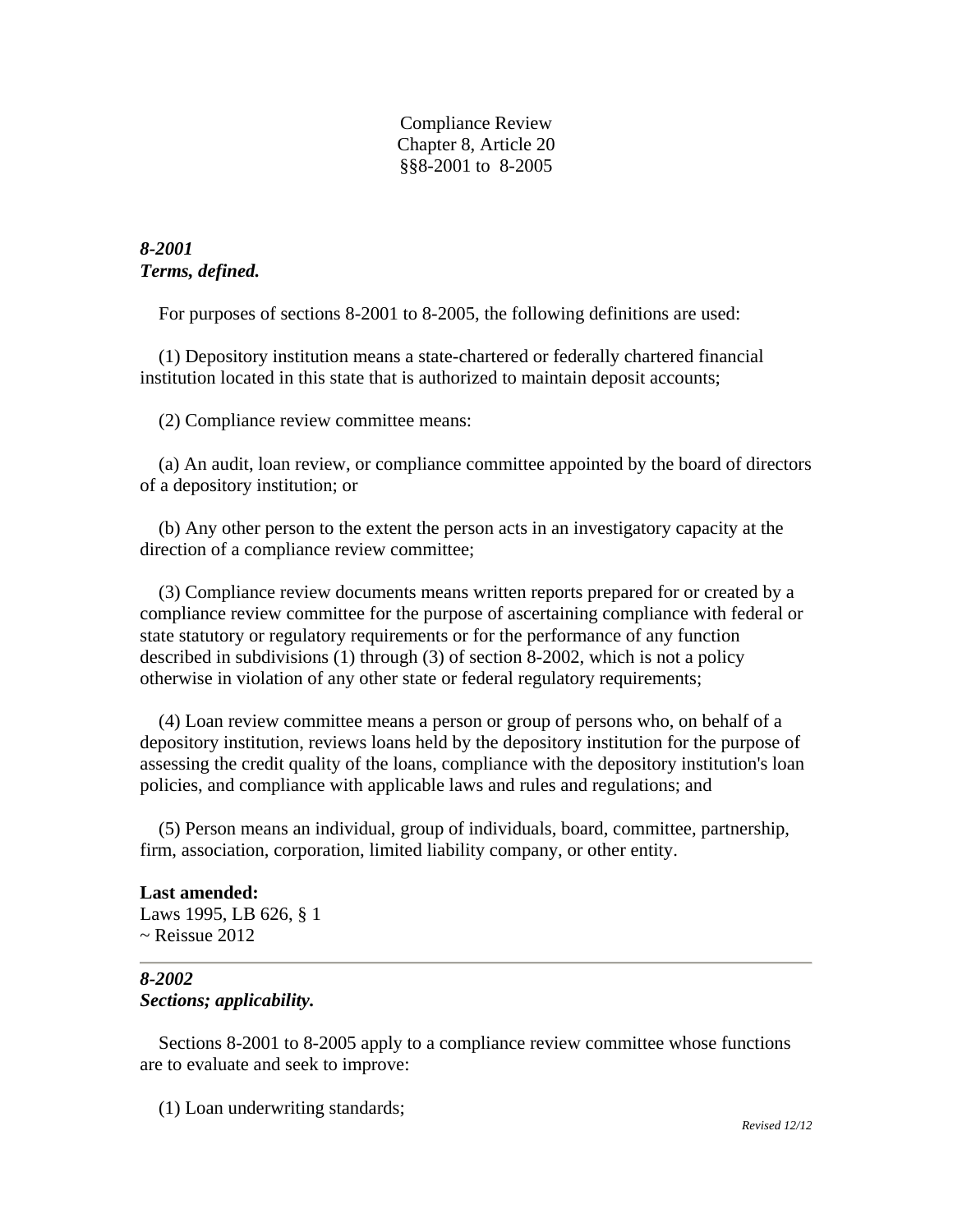(2) Asset quality;

(3) Financial reporting to federal or state regulatory agencies; or

(4) Compliance with federal or state statutory or regulatory requirements.

**Last amended:** Laws 1995, LB 626, § 2  $\sim$  Reissue 2012

#### *8-2003*

### *Compliance review documents; confidentiality, exception; use in evidence.*

Except as provided in section 8-2004:

 (1) Compliance review documents are confidential and are not discoverable or admissible in evidence in any civil action arising out of matters evaluated by the compliance review committee. Compliance review committee members shall treat compliance review documents and all proceedings of the compliance review committee as confidential and shall not be compelled to testify regarding such confidential documents or proceedings in any civil action arising out of matters evaluated by the compliance review committee, except that information, documents, or records otherwise available from original sources are not to be construed as immune from discovery or admissibility in any civil action merely because such information, documents, or records were evaluated by the compliance review committee; and

 (2) Compliance review documents delivered to a federal or state governmental agency are to remain confidential and are not discoverable or admissible in evidence in any civil action arising out of matters evaluated by the compliance review committee.

**Last amended:** Laws 1995, LB 626, § 3 ~ Reissue 2012

# *8-2004*

*Compliance review documents; confidentiality; held by governmental agency; effect.*

 Section 8-2003 does not apply to any information required by statute or rule and regulation to be maintained by or provided to a governmental agency while the information is in the possession of the governmental agency to the extent applicable law expressly authorizes its disclosure.

**Last amended:** Laws 1995, LB 626, § 4